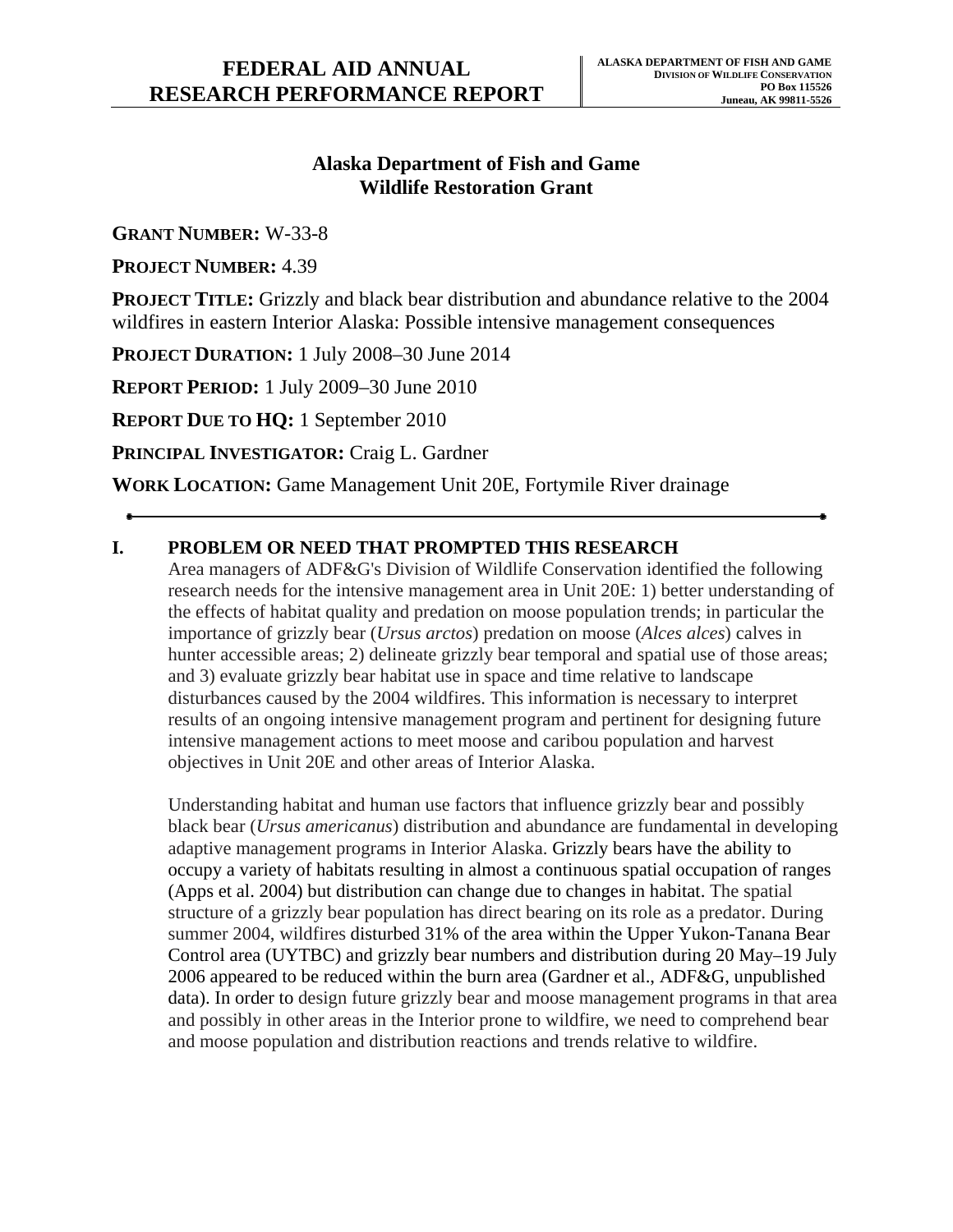4.39 Grizzly and black bear distribution and abundance relative to the 2004 wildfires in eastern Interior Alaska: Possible intensive management consequences FY10 Progress Annual Report

# **II. REVIEW OF PRIOR RESEARCH AND STUDIES IN PROGRESS ON THE PROBLEM OR NEED**

During 20 May–19 July 2006, we applied DNA-based mark–recapture hair-trap sampling in a portion of the UYTBC with the primary objectives: 1) determine the abundance and spatial distribution of grizzly bears, and 2) identify relationships between grizzly bear distribution and various environmental and human-developed parameters. We estimated the grizzly bear superpopulation in the control area to be  $76.2$  (63.9–107.6; cv = 13%). We found that grizzly bear distribution was not uniform across the area. The area disturbed by the 2004 wildfires no longer supported grizzly bears and the density outside of the burn (20.8/1000 km<sup>2</sup>; cv = 10%) appeared to be higher then what was found during the mid–1980s  $(13.7/1000 \text{ km}^2)$  by Boertje et al. (1987). We evaluated the relationship between grizzly distribution and landscape variables and found that grizzly bear use of the control area was best explained by burn disturbance and not by terrain roughness, elevation, or other landscape features more associated with grizzly bear persistence in other areas (Apps et al. 2004).

In contrast to the 2006 grizzly bear data, moose use of the area impacted by the 2004 wildfire during May and June has continued; verified during twinning surveys (Jeff Gross, ADF&G, personal communication). Positive effects of wildfire or prescribed burning on moose have been hypothesized by Schwartz and Franzmann (1989) and Boertje et al. (1992) but the mechanisms of how fire disturbance may work are not known. By studying grizzly bear distribution and predation on moose relative to 2004 wildfire disturbance, we could answer current questions concerning the viability and importance of fire as a method of controlling predation thereby benefitting future management decisions.

# **III. APPROACHES USED AND FINDINGS RELATED TO THE OBJECTIVES AND TO PROBLEM OR NEED**

OBJECTIVE: Determine grizzly bear population size and distribution relative to the 2004 wildfires in Unit 20E.

During FY10, I focused on determining grizzly bear seasonal movements and distribution. These data will be used to evaluate grizzly bear use of wildfire impacted habitats and to design sampling protocol for a future DNA-based mark–recapture population estimate in the study area.

To monitor seasonal movements and distribution, I deployed 3 GPS radio collars, 2 on adult females and 1 on an adult male during July 2008, 4 GPS collars on adult females during May 2009, and 4 GPS collars on adult females during June 2010. I also deployed 2 VHF radio collars on adult males, 1 during May 2009 and 1 during June 2010 to aid in finding adult females during the breeding season.

The GPS collars record the bear's location once every 1 1/2 hours between 15 May and 15 October. I can upload the data while flying over the radiocollared bear in a fixed-winged aircraft. I conducted data retrieval flights once every 2–3 weeks. The data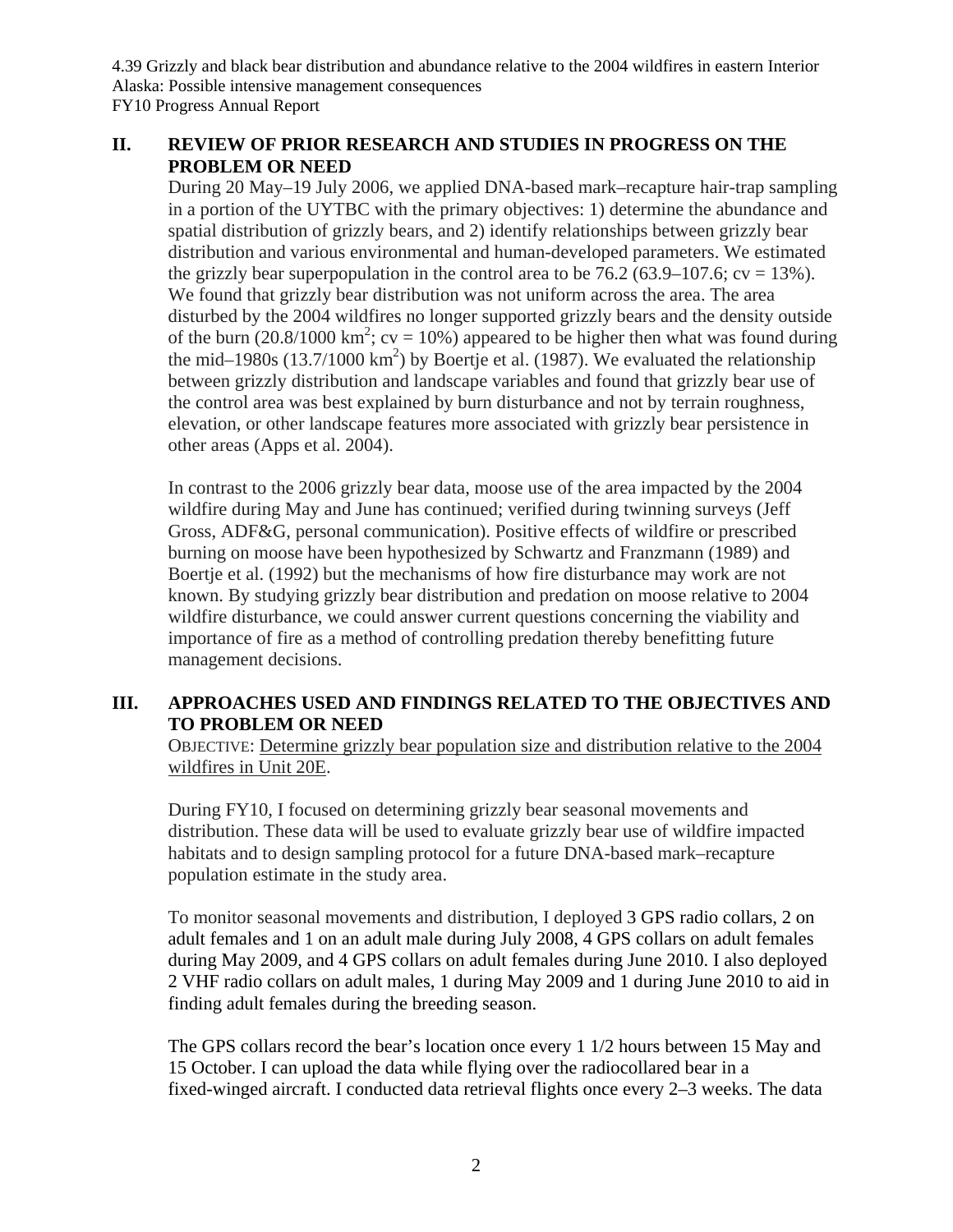Alaska: Possible intensive management consequences FY10 Progress Annual Report 4.39 Grizzly and black bear distribution and abundance relative to the 2004 wildfires in eastern Interior

are also stored on board the collars. The collars shut off during 16 October–14 May to save battery life. The GPS radio-transmitter's projected operational life is 2 1/2 years. Two of the GPS collars (1 on male) have failed prematurely and have been retrieved. One of the VHS collars fell off during June 2009 and was retrieved. At the end of FY10, I had 8 operating GPS collars all on adult females and 1 operating VHS collar on an adult male.

I have not evaluated grizzly bear use of habitats affected by the 2004 wildfires. I did determine grizzly bear movement patterns for 5 female bears by 2-week periods during 20 May and 20 July 2009. This period corresponds to the sampling period used during the DNA-based mark–recapture grizzly bear population estimate study conducted in 2006. Female grizzly bears accompanied by cubs  $(n = 2)$  had home ranges 10.7 km<sup>2</sup>-39.6 km<sup>2</sup> during the 2-week periods. This finding is important because the sample unit size used during the 2006 study was 49  $km^2$  meaning that it is possible that females with cubs may not have been available for sampling.

## **IV. MANAGEMENT IMPLICATIONS**

Following 2 years of study, I have used study results to improve the models used to estimate grizzly bear numbers and to design DNA-based mark–recapture population estimate studies. Grizzly bear habitat use and distribution will be analyzed as sample sizes become adequate.

# **V. SUMMARY OF WORK COMPLETED ON JOBS FOR LAST SEGMENT PERIOD ONLY**

Federal funds were used to pay my salary while working on these tasks.

#### JOB/ACTIVITY 1a: Literature review

**Accomplishments:** On a monthly basis, I conducted a literature search for information on grizzly bear habitat use, food habits, seasonal movement patterns, and DNA-based mark–recapture population estimate techniques and statistical analysis. I have acquired numerous publications that are being used to help focus my research questions and to develop methodologies.

#### JOB/ACTIVITY 1b: Study design

**Accomplishments:** I consulted with 2 biometricians in project design and sampling protocol. Study design for the DNA-based mark–recapture population estimate component of the study is still ongoing as advances are made in modeling and as I learn more about movement patterns using GPS radio collars.

#### JOB/ACTIVITY 1c: Deploy GPS radio collars on male and female adult grizzly bears and purchase of additional collars

**Accomplishments:** I deployed 3 GPS radio collars, 2 on adult females and 1 on an adult male during July 2008, 4 on adult females during May 2009, and 4 on adult females during June 2010. Based on results from this study and others, I will no longer deploy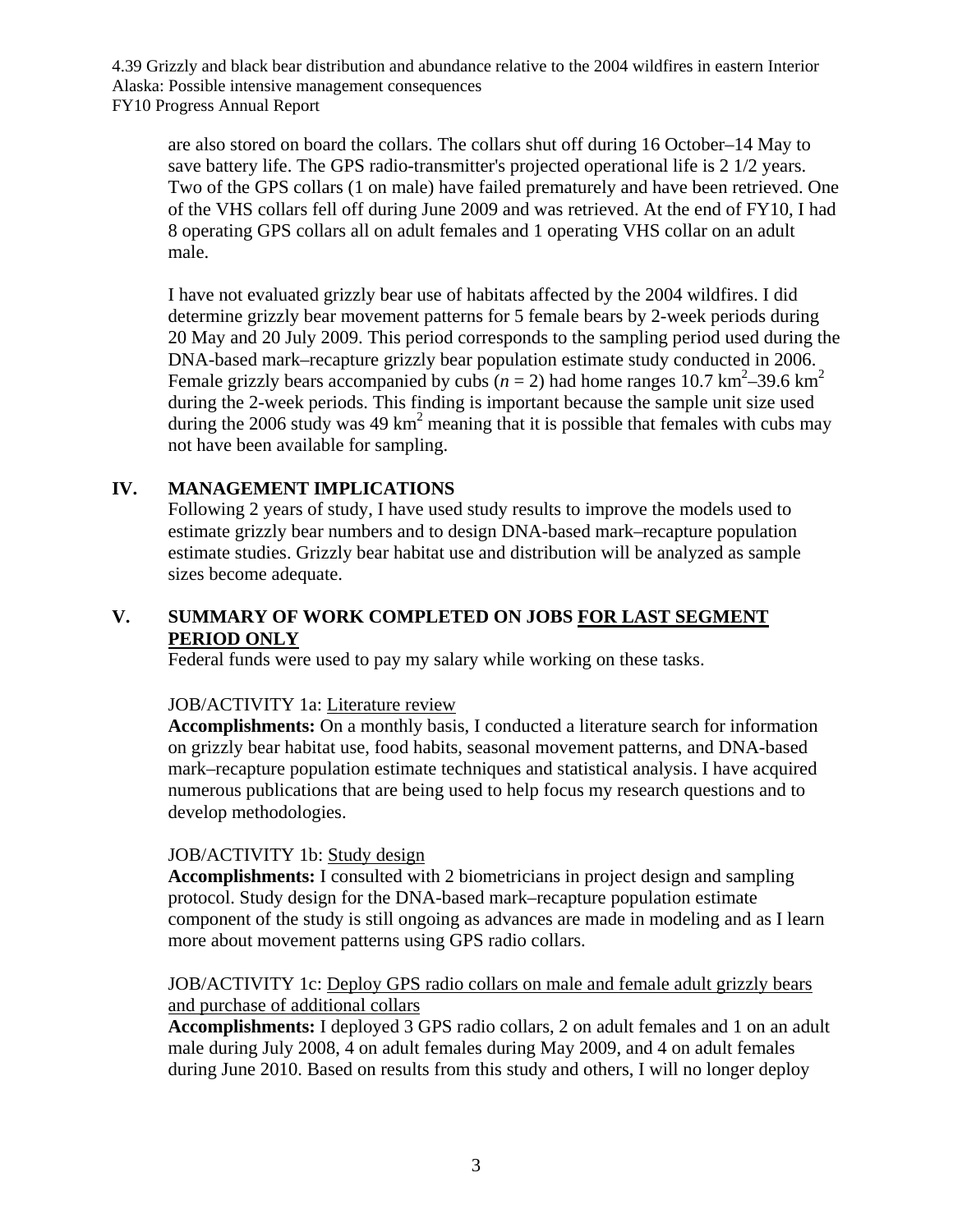Alaska: Possible intensive management consequences FY10 Progress Annual Report 4.39 Grizzly and black bear distribution and abundance relative to the 2004 wildfires in eastern Interior

GPS radio collars on males because in most cases the radios are shed and destroyed by the male within a month of deployment.

JOB/ACTIVITY 1d: Acquiring bait for future DNA-based mark–recapture study **Accomplishments:** I collected fish and cow blood to use as bait, however, I used it to conduct another study because the DNA-based mark–recapture study is not planned to occur until at least FY12.

JOB/ACTIVITY 1f: Logistical support (Radiotrack collared bears; aerial truth fire maps) **Accomplishments:** I radiotracked collared bears once every 2 weeks. I did not complete the aerial surveys to truth the existing fire maps.

### JOB/ACTIVITY 1g: Data analysis

**Accomplishments:** Most of my effort was directed toward working with department programmers in developing a database storage system for a large and increasing data set that includes programs for data retrieval, maintenance, and analyses. Furthermore, I analyzed movement data to assist in designing the future DNA-based mark–recapture population estimate study and to assist analyses and models for the 2006 estimate.

### **VI. PUBLICATIONS**

None.

#### Literature Cited:

 APPS, C. D., B. N. MCLELLAN, J. G. WOODS, AND M. F. PROCTOR. 2004. Estimating grizzly bear distribution and abundance relative to habitat and human influence. Journal of Wildlife Management 68:138–152.

 BOERTJE, R. D., W. C. GASAWAY, D. V. GRANGAARD, D. G. KELLEYHOUSE, AND R. O. STEPHENSON. 1987. Factors limiting moose population growth in Subunit 20E. Alaska Department Fish and Game. Federal Aid in Wildlife Restoration. Research Progress Report. Job 1.37R. Project W-22-5. Juneau, Alaska, USA.

 BOERTJE, R. D., D. G. KELLEYHOUSE, AND R. D. HAYES. 1992. Methods for reducing natural predation on moose in Alaska and Yukon: an evaluation. Pages 505–512 *in*  Ecology and conservation of wolves in a changing world. L. N. Carbyn, S. H. Fritts, and D. R. Seip, editors. Published Canadian Circumpolar Institute, University of Alberta, Edmonton, Alberta, Canada.

 SCHWARTZ, C. C., AND A. W. FRANZMANN. 1989. Bears, wolves, moose, and forest succession, some management considerations of the Kenai Peninsula, Alaska. Alces  $25:1-11.$ 

## **VII. RECOMMENDATIONS FOR THIS PROJECT**

Maintain at least 8–10 GPS radio collars on female grizzly bears. Ensure that adequate funding is obtained to complete the DNA-based mark–recapture study in FY12.